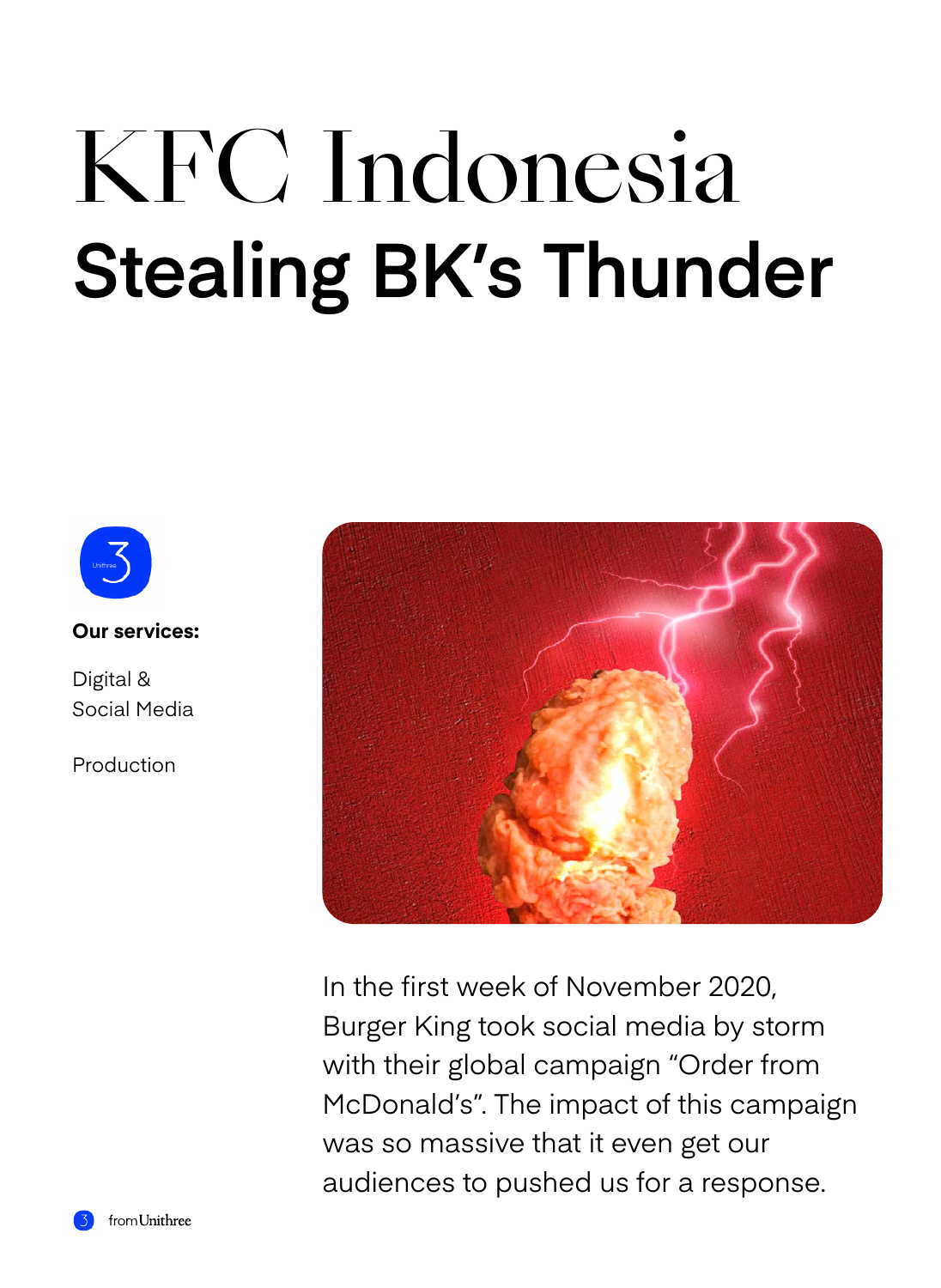



burgerking.id

Q A

Liked by 348,248

View all 13,312 comments

untuk meminta Anda melakukan ini.

Tidak pernah terpikirkan oleh kami untuk meminta Anda melakukan ini. Sama halnya tidak pernah terpikir bahwa kami akan menganjurkan Anda untuk memesan dari Flip Burger, Carl's Jr, Wendy's, Klenger Burger, KFC, CFC, Domino's Pizza, Pizza Hut, Bakso Boedjang, Sate Khas Senayan, HokBen, J.Co. Ta Wan, Sederhana, Warteg... atau gerai makan independen lainnya, terlalu banyak untuk disebutkan satu persatu, dari restoran cepat saji ataupun tidak.

Tidak pernah terpikirkan oleh kami untuk meminta Anda melakukan ini, tapi semua restoran yang memiliki beribu karyawan membutuhkan pertolongan Anda saat ini.

Jika Anda ingin membantu, tetap manjakan diri Anda dengan makanan lezat melalui pesan antar, takeaway, drive-thru. Menikmati Whopper pilihan yang terbaik, namun memesan Big Mac juga tidak ada salahnya.

> Love, Tim Burger King Indonesia

burgerking.id Tidak pernah sebelumnya terpikirkan oleh kami

闪

ŧ

While other brands responded with a basic "thank you", we felt that it does not quite cut it for us. We felt like we should do something more about this.

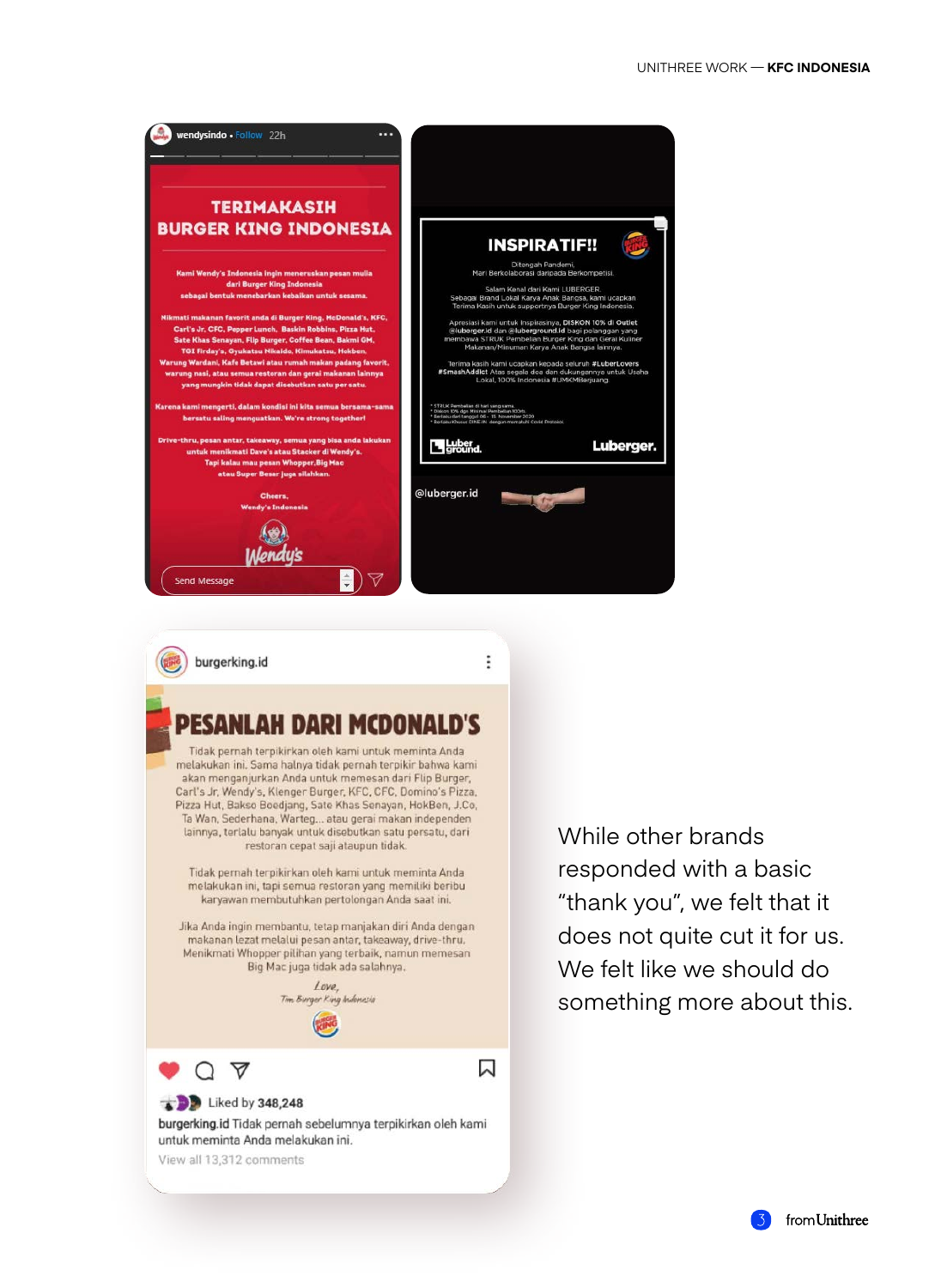When we observed deeper in the campaign, we learned a few things:

"Order from McDonald's" was a genius campaign, but when we took a deeper look into it, it actually only benefits Burger King's brand image and does not necessarily beneficial for the wider public. 1.  $\bigcup_{\text{2}}$   $\bigcup_{\text{2}}$ 



Because of their perceived sincerity in the eyes of the audiences, Burger King received enormous sympathy.

Thanking Burger King only serves to benefit Burger King rather than KFC because of KFC Indonesia's larger number of followers.  $\mathcal{S}$ . Thanking burger range  $\mathcal{A}$ .



Some brands that followed the "Order from McDonald's" approach are perceived as insincere and hollow.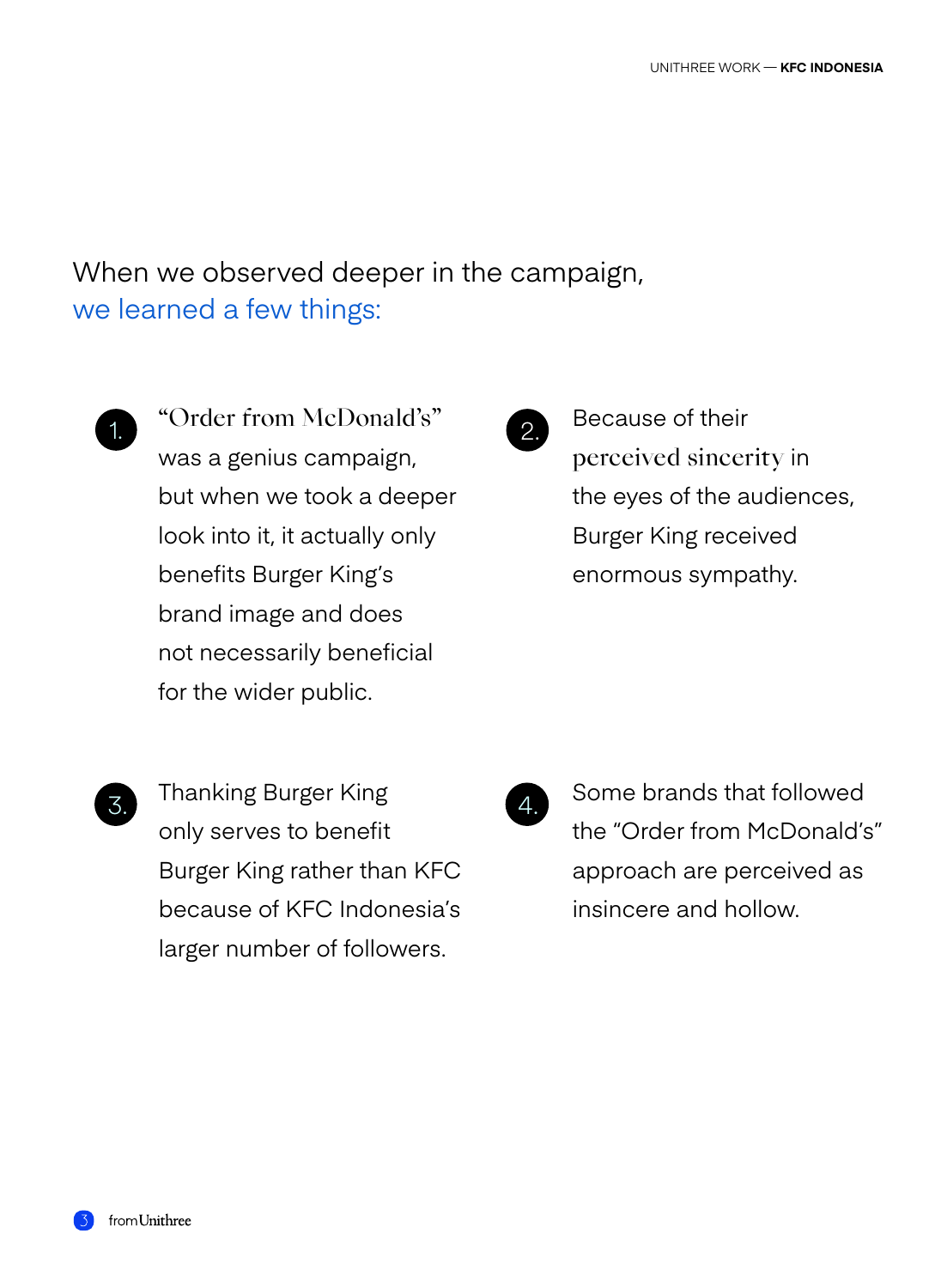So, the challenge that we are up against is:

How to turn away the public discussions from Burger King with a campaign that offers greater value for the public, without dragging in competitors.

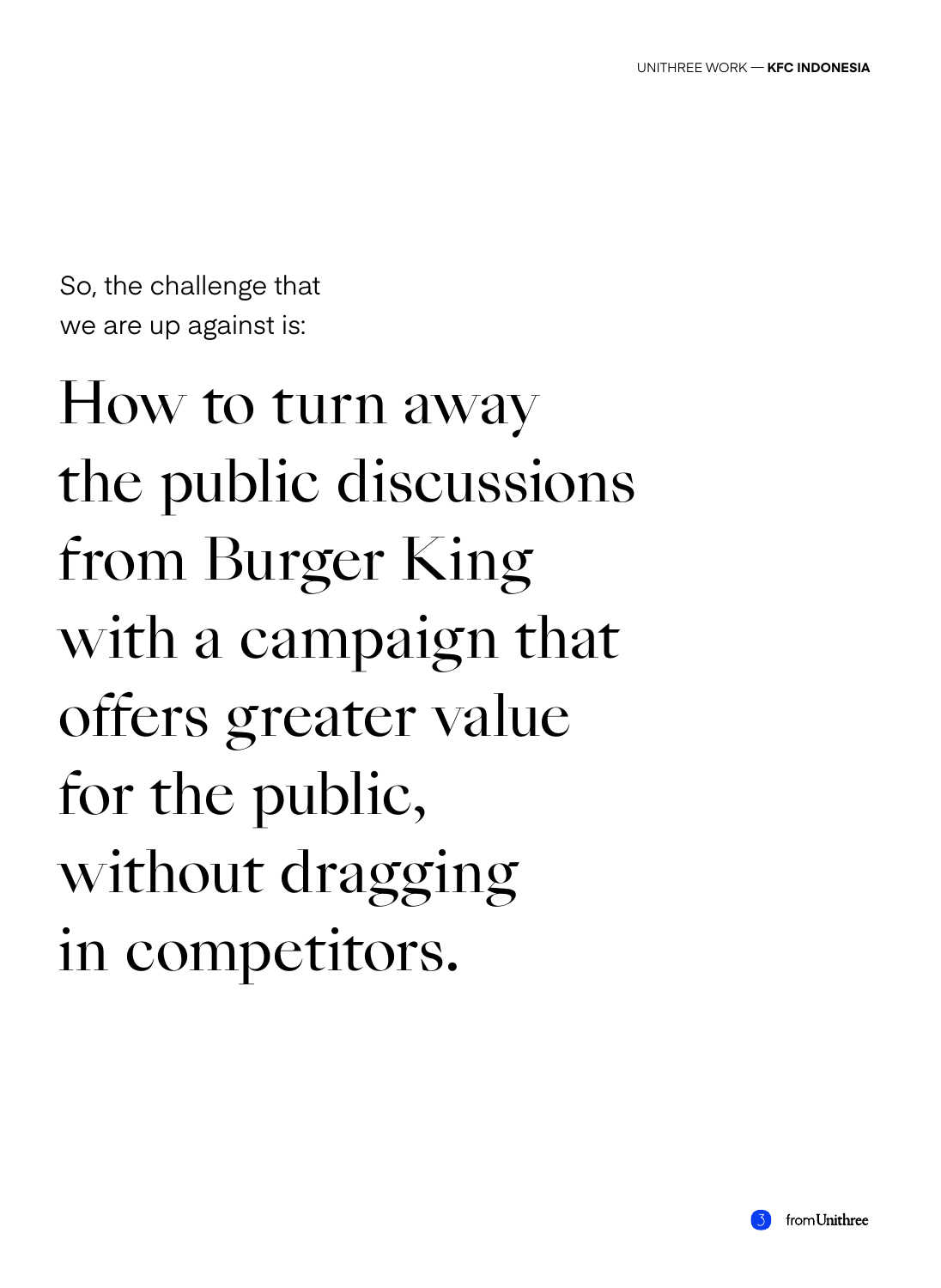We came up with the concept "Support Local Business" with an added value of offering room for promotion for Indonesian local micro, small, and medium businesses through KFC's comment section, with 20 of the most favorite brands to be featured in KFC Indonesia's Instagram Story.